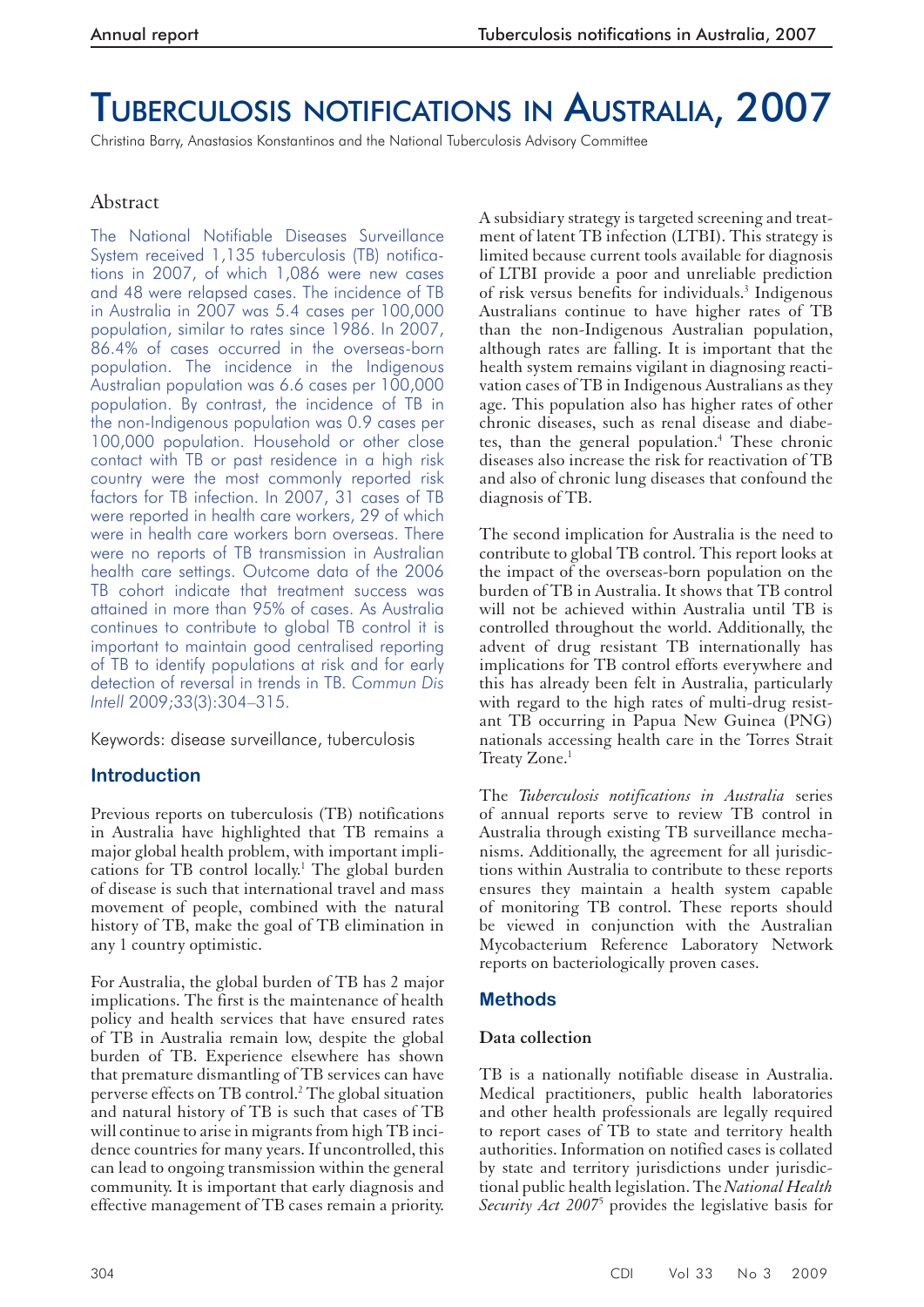and authorises the exchange of health information between jurisdictions and the Commonwealth. The Act provides for the establishment of the National Notifiable Diseases List,<sup>6</sup> which specifies the diseases about which personal information can be provided. TB is one of the diseases specified in this list. De-identified data on notified cases are sent by jurisdictions electronically to the National Notifiable Diseases Surveillance System (NNDSS), managed by the Australian Government Department of Health and Ageing. National data standards ensure consistency and comparability of data collected across Australia. Enhanced data are collected for each notified case of TB, including information relating to cases' risk factors, clinical diagnostics and treatment outcomes.

A subcommittee of the Communicable Diseases Network Australia (CDNA), the National Tuberculosis Advisory Committee (NTAC) and its subcommittee, the Tuberculosis Data Quality Working Group were responsible for finalising the 2007 dataset reported to the NNDSS. Data presented in this report were analysed by date of diagnosis, a derived field within the NNDSS that is the earliest of the reported fields of notification date and notification received date.

Data presented in this report represent a point in time analysis of cases of TB notified to the NNDSS. Analyses of these cases were finalised in October 2009. Due to the dynamic nature of the NNDSS, data in this report may vary from data reported in other NNDSS reports and reports of TB notifications at the jurisdictional level.

TB drug susceptibility data on bacteriologically confirmed cases are collected, analysed and reported by the Australian Mycobacterial Reference Laboratory Network in an accompanying report.<sup>7</sup> In future reports, it is hoped to combine notification and laboratory data into 1 report.

# **Data processing and quality control**

Data on all TB notifications and outcomes of treatment received from state and territory jurisdictions were examined for completeness and accuracy. Any invalid or missing data were returned to the jurisdictions for review and correction. Invalid or missing data that were unable to be resolved are discussed along with the relevant data analyses in the results section.

It is believed that almost all cases of TB in Australia are reported to the NNDSS. Reasons for the high level of reporting include adherence to the *National*  Health Security Act 2007,<sup>5</sup> the presence of effective TB screening programs, a high standard of health care, and specialised and multi-disciplinary TB

services in each jurisdiction. The terms 'notification rate' and 'incidence rate' may therefore be used interchangeably in this report.

#### **Indigenous status and country of birth**

Three population subgroups are referred to in this report, 'Indigenous Australians', 'non-Indigenous Australians' and 'overseas-born'. These population subgroups are derived from a combination of the 2 distinct data fields indigenous status and country of birth that require completing for each individual notified case of TB. Cases with a reported indigenous status of Indigenous (Aboriginal and/or Torres Strait Islander) and a reported country of birth of Australia or unknown are assumed, for the purposes of this report, to be 'Indigenous Australians'. Cases with a reported indigenous status of non-Indigenous or unknown and a country of birth of Australia are assumed to be 'non-Indigenous Australians'. Cases with a country of birth of a country other than Australia, regardless of indigenous status, are assumed to be 'overseas-born'.

In 2007, the indigenous status field was 99.9% complete (1,134 of 1,135) for cases of TB reported to the NNDSS. The country of birth field was 97.9% complete (1,111 of 1,135) for all cases reported to the NNDSS. Generally, rates specific to the 3 population subgroups presented in this report exclude the 24 cases reported with an invalid or incomplete country of birth and indigenous status fields. Adjusted rates, where these cases with a country of birth of unknown and a reported indigenous status of unknown are proportionately distributed amongst the categories 'non-Indigenous' and 'overseas-born' are presented through this report where relevant.

#### **Case definitions**

Cases of TB were determined to be notified for national reporting according to the CDNA case definition for TB.<sup>8</sup> A confirmed case requires a diagnosis accepted by the Director of Tuberculosis Control (or equivalent) in the relevant jurisdiction, based on either laboratory definitive evidence or clinical evidence. Laboratory definitive evidence includes either the isolation of *Mycobacterium tuberculosis* complex (*M. tuberculosis*, *M. bovis* or *M. africanum*) from a clinical specimen by culture; or nucleic acid amplification testing indicating *M. tuberculosis* complex, except where it is likely to be due to previously treated or inactive disease. Clinical evidence is defined according to the case definition as a clinical diagnosis of tuberculosis, made by a clinician experienced in tuberculosis, including a clinical follow-up assessment to ensure a consistent clinical course.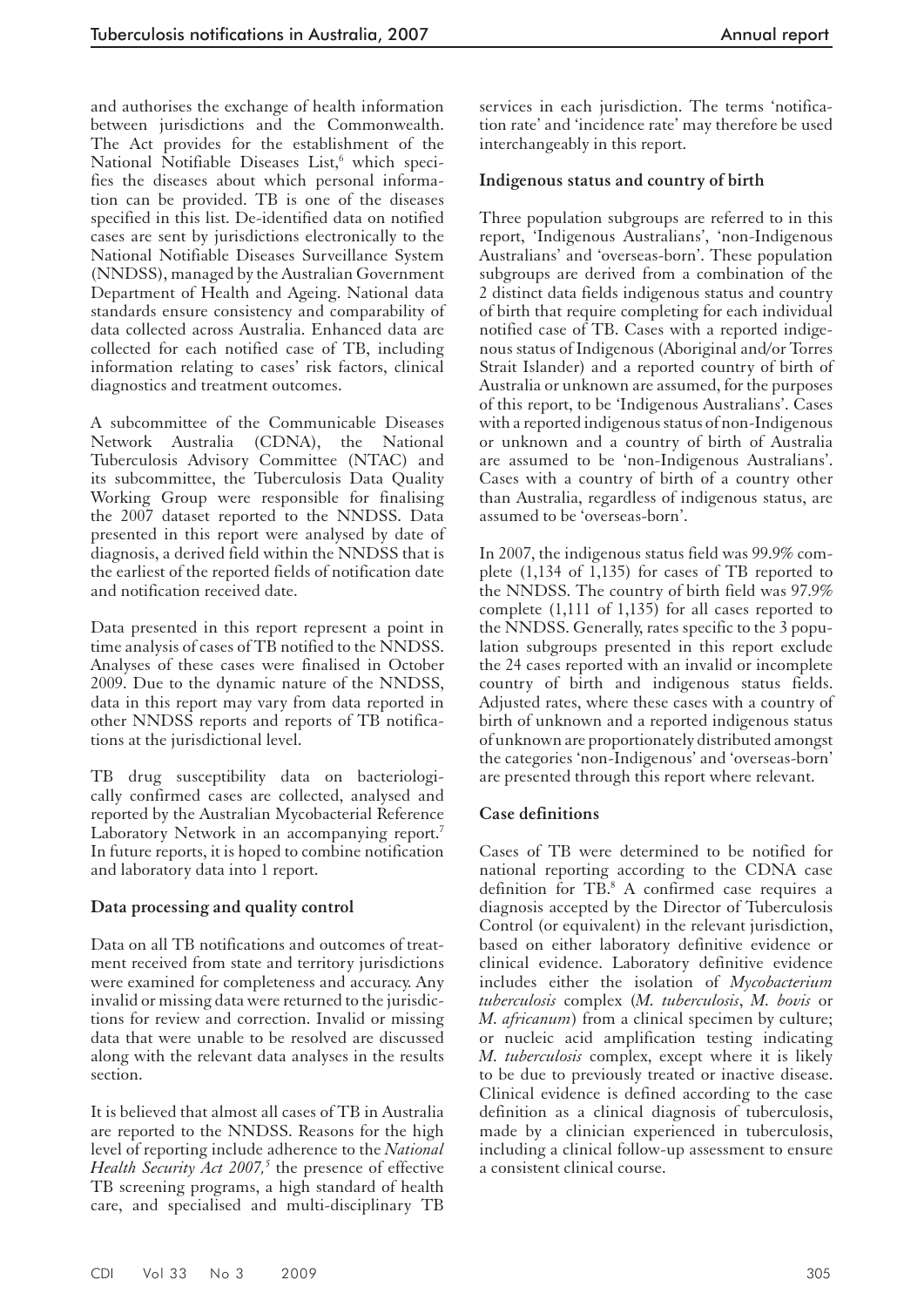TB cases were classified as new or relapsed at the time of notification. A new case required a diagnosis accepted by the Director of TB Control (or equivalent) in the relevant state or territory, based on either laboratory or clinical evidence, and in the absence of any previous treated or untreated TB diagnosis.

A relapsed TB case is defined as a case of active TB diagnosed bacteriologically, radiologically or clinically, having been considered inactive or quiescent following previous treatment (as deemed by the state or territory Director of Tuberculosis). Relapses refer to re-treatment cases of which some may be reinfections rather than a true relapse of prior disease. Relapse cases are disaggregated into relapse after full or partial treatment, in Australia or overseas.

It is important to note that this report only considers cases of active TB disease. Latent TB infection, when a person is infected with *M. tuberculosis* but does not have the disease and is non-infectious, is not a notifiable disease under the *National Health Security Act 2007.*<sup>5</sup>

# **National Performance Indicators**

The performance criteria for the National Performance Indicators were set by NTAC in 2002 as part of the *National Strategic Plan for TB Control in Australia Beyond 2000*. 9 In TB annual reports before 2005, the performance criteria for incidence in people born overseas applied to people who had been living in Australia for more than 5 years. In this report the criteria have been applied to all cases regardless of length of residence.

# **Population estimates for 2007**

Notification rates were calculated using the estimated 2007 mid-year resident population supplied by the Australian Bureau of Statistics.<sup>10</sup> Rates specific to the Indigenous Australian population were based on projections from the 2001 census estimate of the Indigenous population in Australia.11 As data on the state and territory composition of Australia's estimated resident population by country of birth were only available for census years, rates specific to the Australian born population by state or territory were based on 2006 census counts where country of birth was Australia.12 The preliminary 2007 estimated resident population by country of birth was used to calculate incidence rates of TB in the overseas-born population.13

# **Results**

# **Tuberculosis notification rates**

The incidence of TB in Australia has remained at a stable rate since 1986 (Figure 1). A total of 1,135 cases of TB was reported in Australia in 2007, representing a crude rate of 5.4 cases per 100,000 population (Table 1).

 In 2007 there were 1,086 new cases of TB notified and 48 relapse cases notified (Table 1). A single case was notified to the NNDSS without this information. Of the 48 relapsed cases, 9 relapsed after full treatment in Australia, 9 following partial treatment in Australia, 18 following full treatment overseas and 12 following partial treatment overseas.

# **Tuberculosis notifications by state or territory**

In 2007, New South Wales reported the largest number of cases of TB (454). However the highest notification rate was recorded in the Northern Territory (25.1 cases per 100,000 population) because there were relatively few cases (54 cases) in a smaller population (Table 1).

| State or   | <b>New cases</b>     |      | <b>Relapse cases</b> |      | <b>Total cases</b> |      |
|------------|----------------------|------|----------------------|------|--------------------|------|
| territory  | <b>Notifications</b> | Rate | <b>Notifications</b> | Rate | Notifications*     | Rate |
| <b>ACT</b> | 10                   | 2.9  |                      | 0.0  | 10                 | 2.9  |
| <b>NSW</b> | 437                  | 6.3  | 17                   | 0.2  | 454                | 6.6  |
| <b>NT</b>  | 52                   | 24.2 |                      | 0.5  | 54                 | 25.1 |
| Qld        | 125                  | 3.0  | $12 \overline{ }$    | 0.3  | 137                | 3.3  |
| <b>SA</b>  | 55                   | 3.5  | 4                    | 0.3  | 59                 | 3.7  |
| Tas        | 8                    | 1.6  | $\Omega$             | 0.0  | 8                  | 1.6  |
| Vic        | 345                  | 6.6  | 8                    | 0.2  | 353                | 6.8  |
| <b>WA</b>  | 54                   | 2.6  | 6                    | 0.3  | 60                 | 2.8  |
| Australia  | 1,086                | 5.2  | 48                   | 0.2  | 1,135              | 5.4  |

# **Table 1: Notifications of new and relapsed cases of tuberculosis and notification rate per 100,000 population, Australia, 2007, by state or territory**

Total includes 1 case reported with no new/relapse case information.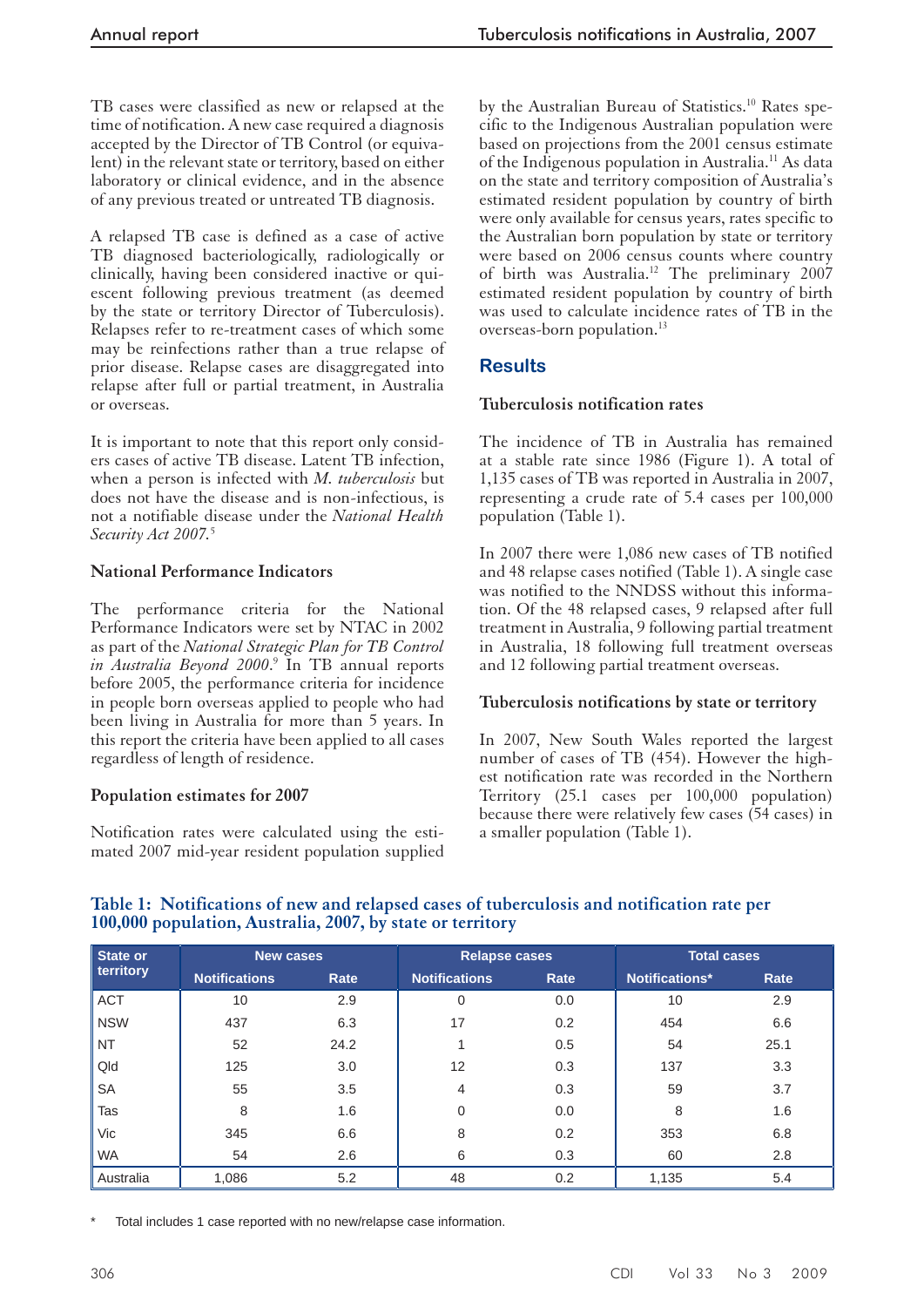**Figure 1: Tuberculosis notification rate per 100,000 population, Australia, 1960 to 2007**



Figure 2 presents TB notification rates, on a semilogarithmic scale, for the previous decade for each state and territory. The highest notification rates over the 10 year period were seen in the Northern Territory. Notification rates in 2007 for the Australian Capital Territory and Western Australia were their lowest in 10 years.

The largest increases in the number of cases of TB over the 10 year period were seen in the Northern Territory (39% increase), Victoria (36% increase)

and Queensland (24% increase). The largest decrease in the number of cases of TB over the same period was seen in the Australian Capital Territory (70% decrease). Notification rates in the Australian Capital Territory varied greatly over the 10 year period. The volatility in the rate is due, in part, to small changes in the number of cases of TB over time proportionate to a relatively small estimated residential population.

#### **Tuberculosis in non-Indigenous Australians**

Indigenous status was reported for all 151 Australianborn cases (Table 2). The incidence rate of TB in non-Indigenous Australians in 2007 was 0.9 cases per 100,000 population (116 cases), with the trend over time for this population group suggesting continued decline (Figure 3). The adjusted rate for this population subgroup, accounting for cases reported with an invalid or incomplete country of birth and indigenous status, remained at 0.9 cases per 100,000 population.

#### **Tuberculosis in Indigenous Australians**

In 2007, the TB incidence rate in the Indigenous Australian population was 6.6 cases per 100,000 population (35 cases) (Table 2). There has been variability in incidence rates in the Indigenous Australian population over time, but overall rates

Figure 2: Tuberculosis notification rate per 100,000 population, Australia, 1998 to 2007, by state **or territory**

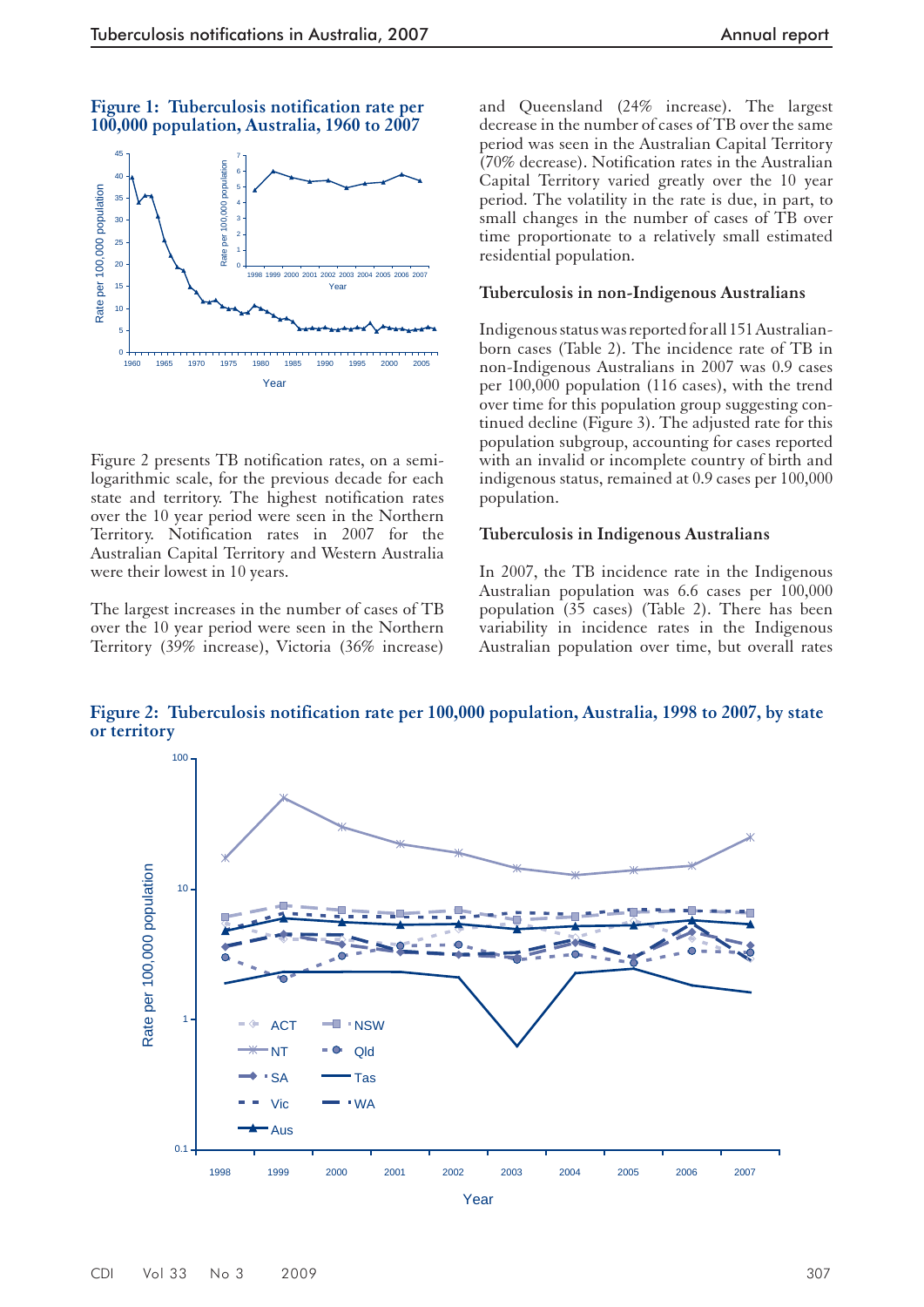are decreasing with time (Figure 3). Nevertheless, the crude TB incidence rate in Indigenous Australians in 2007 was greater than 7 times the rate in non-Indigenous people. The adjusted rate for this population subgroup, accounting for cases reported with an invalid or incomplete country of birth and indigenous status, remained at 6.6 cases per 100,000 population.

#### **Tuberculosis notifications in the overseas-born population**

In 2007, the country of birth was reported for 1,111 of the 1,135 cases. Table 3 shows notifications and incidence rates by country of birth.

Of the cases reported with a country of birth, overseas-born people contributed 86.4% (960 cases) of the total tuberculosis case-load in 2007 (Table 3). The TB incidence rate in the overseas-born population was 18.3 cases per 100,000 population (960 cases) in 2007. This rate is more than 20 times

# **Figure 3: Tuberculosis notification rate per 100,000 population, Australia, 1996 to 2007, by population subgroup**



#### **Table 2: Notifications of tuberculosis and notification rate per 100,000 population in all Australian-born cases, Australia, 2007, by state or territory and indigenous status**

| State or   | <b>Indigenous Australians</b> |      | <b>Non-Indigenous Australians</b> |      | <b>Total Australian-born</b> |       |  |
|------------|-------------------------------|------|-----------------------------------|------|------------------------------|-------|--|
| territory  | <b>Notifications</b>          | Rate | <b>Notifications</b>              | Rate | <b>Notifications</b>         | Rate* |  |
| <b>ACT</b> | 0                             | 0.0  | 2                                 | 0.9  | $\overline{2}$               | 0.8   |  |
| <b>NSW</b> | 3                             | 1.9  | 52                                | 1.2  | 55                           | 1.2   |  |
| <b>NT</b>  | 21                            | 32.2 | 2                                 | 2.4  | 23                           | 15.5  |  |
| Qld        |                               | 4.7  | $12 \overline{ }$                 | 0.4  | 19                           | 0.6   |  |
| <b>SA</b>  | 3                             | 10.5 | 9                                 | 0.8  | 12                           | 1.1   |  |
| Tas        | 0                             | 0.0  | 3                                 | 0.8  | 3                            | 0.8   |  |
| Vic        |                               | 2.9  | 30                                | 0.9  | 31                           | 0.9   |  |
| <b>WA</b>  |                               | 0.0  | 6                                 | 0.5  | 6                            | 0.5   |  |
| Australia  | 35                            | 6.6  | 116                               | 0.9  | 151                          | 1.0   |  |

Australian-born rates by state or territory were based on 2006 census counts where country of birth was Australia.<sup>12</sup>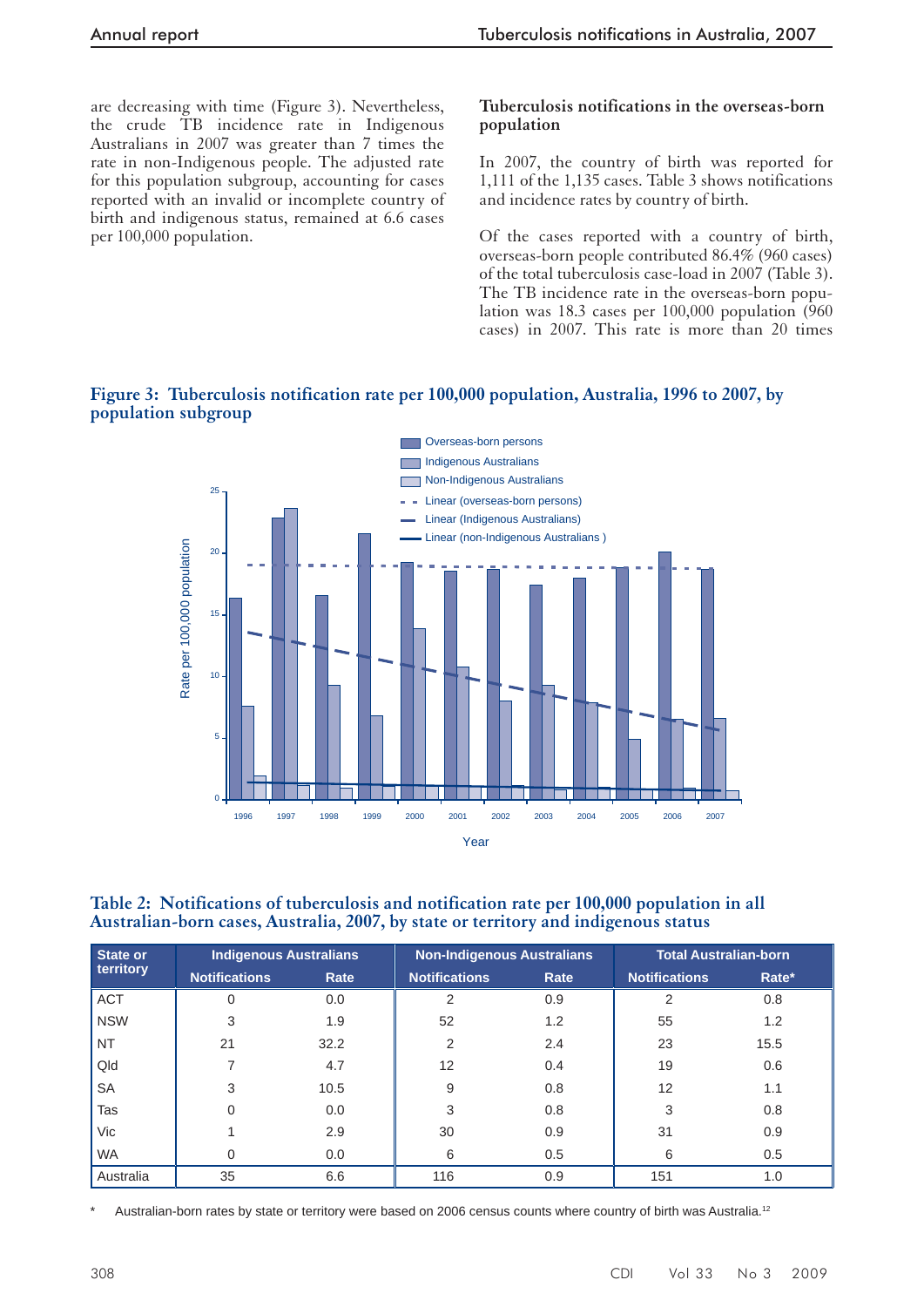the incidence rate experienced by non-Indigenous Australians. The adjusted rate for this population subgroup, accounting for cases reported with an invalid or incomplete country of birth and indigenous status, increased to 18.7 cases per 100,000 population.

The rate of notification of overseas-born cases was similar to rates in this population in the previous 2 years (20.1 and 18.8 per 100,000 population in 2006 and 2005 respectively, (Figure 3). The rate of notification of TB in the overseas-born population has remained relatively stable since 1996.

While the highest notification rates were among those born in Nepal (19 notifications; 293.9 cases per 100,000 population), Somalia (15 notifications; 283.8 cases per 100,000 population) and Eritrea (6 notifications; 245.1 cases per 100,000 population), these represent a relatively small number of cases in a small resident population (Table 3). As in previous years, the largest numbers of TB cases were detected in those born in India (193 notifications; 96.6 cases per 100,000 population), Viet Nam (88 notifications; 46.8 cases per 100,000 population), China (82 notifications; 29.2 cases per 100,000 population),

|                                     | Table 3: Notifications of tuberculosis and estimated rate per 100,000 population for selected |  |  |  |
|-------------------------------------|-----------------------------------------------------------------------------------------------|--|--|--|
| countries of birth, Australia, 2007 |                                                                                               |  |  |  |

| <b>Country of birth</b> | <b>New cases</b> | <b>Relapse</b><br>cases | <b>Total cases</b> | <b>Estimated</b><br>resident<br>population<br>2007 | Rate per<br>100,000<br>population in<br>Australia* | <b>WHO</b><br>incidence<br>rate per<br>100,000<br>population<br>2007 <sup>†</sup> |
|-------------------------|------------------|-------------------------|--------------------|----------------------------------------------------|----------------------------------------------------|-----------------------------------------------------------------------------------|
| Nepal                   | 19               | $\mathbf 0$             | 19                 | 6,465                                              | 293.9                                              | 173.0                                                                             |
| Somalia                 | 14               | 1                       | 15                 | 5,286                                              | 283.8                                              | 248.7                                                                             |
| Eritrea                 | 6                | $\mathsf{O}\xspace$     | $\,6$              | 2,448                                              | 245.1                                              | 95.4                                                                              |
| Sierra Leone            | 5                | $\mathbf 0$             | 5                  | 2,434                                              | 205.4                                              | 573.9                                                                             |
| Libya                   | 3                | $\mathbf 0$             | 3                  | 1,794                                              | 167.2                                              | 17.2                                                                              |
| Ethiopia                | 11               | $\boldsymbol{0}$        | 11                 | 6,981                                              | 157.6                                              | 378.2                                                                             |
| Papua New Guinea        | 34               | 8                       | 42                 | 28,531                                             | 147.2                                              | 249.5                                                                             |
| Myanmar                 | 20               | 1                       | 21                 | 15,103                                             | 139.0                                              | 170.9                                                                             |
| Sudan                   | 26               | 1                       | 27                 | 23,100                                             | 116.9                                              | 243.3                                                                             |
| India                   | 189              | 4                       | 193                | 199,696                                            | 96.6                                               | 167.8                                                                             |
| Liberia                 | $\overline{2}$   | $\mathbf 0$             | $\overline{2}$     | 2,123                                              | 94.2                                               | 277.1                                                                             |
| Bangladesh              | 16               | $\mathbf 0$             | 16                 | 19,530                                             | 81.9                                               | 222.5                                                                             |
| Albania                 | $\overline{2}$   | $\boldsymbol{0}$        | $\overline{2}$     | 2,467                                              | 81.1                                               | 16.9                                                                              |
| Pakistan                | 16               | 1                       | 17                 | 21,117                                             | 80.5                                               | 181.3                                                                             |
| Indonesia               | 43               | 1                       | 45                 | 63,060                                             | 71.4                                               | 228.0                                                                             |
| Timor-Leste             | 6                | 1                       | $\overline{7}$     | 10,584                                             | 66.1                                               | 322.0                                                                             |
| New Caledonia           | 1                | $\boldsymbol{0}$        | $\mathbf{1}$       | 1,542                                              | 64.9                                               | 21.6                                                                              |
| Nigeria                 | $\overline{2}$   | $\mathbf 0$             | $\overline{2}$     | 3,161                                              | 63.3                                               | 310.7                                                                             |
| Kenya                   | $\overline{7}$   | $\mathbf 0$             | $\overline{7}$     | 12,361                                             | 56.6                                               | 352.6                                                                             |
| Philippines             | 77               | 3                       | 80                 | 144,340                                            | 55.4                                               | 290.0                                                                             |
| Solomon Islands         | $\mathbf 1$      | $\mathbf 0$             | 1                  | 1,885                                              | 53.1                                               | 127.8                                                                             |
| Viet Nam                | 85               | 3                       | 88                 | 188,038                                            | 46.8                                               | 171.2                                                                             |
| $China^{\ddagger}$      | 76               | 6                       | 82                 | 281,009                                            | 29.2                                               | 98.3                                                                              |
| Other overseas-born     | 419              | 19                      | 268                | 4,210,797                                          | 6.4                                                |                                                                                   |
| Total overseas-born     | 1,080            | 49                      | 960                | 5,253,852                                          | 18.3                                               |                                                                                   |
| Australian-born         | 144              | $\overline{7}$          | 151                | 15,763,370                                         | 1.0                                                |                                                                                   |
| Total <sup>§</sup>      | 1,086            | 48                      | 1,135              | 21,017,222                                         | 5.4                                                |                                                                                   |

The Australian Bureau of Statistics estimated resident population at June 2007.<sup>13</sup>

† Rates from the World Health Organization 2009 Global Tuberculosis Report.14

‡ China excludes Hong Kong SAR and Taiwan.

§ Total includes 24 cases reported with an invalid or incomplete country of birth and indigenous status.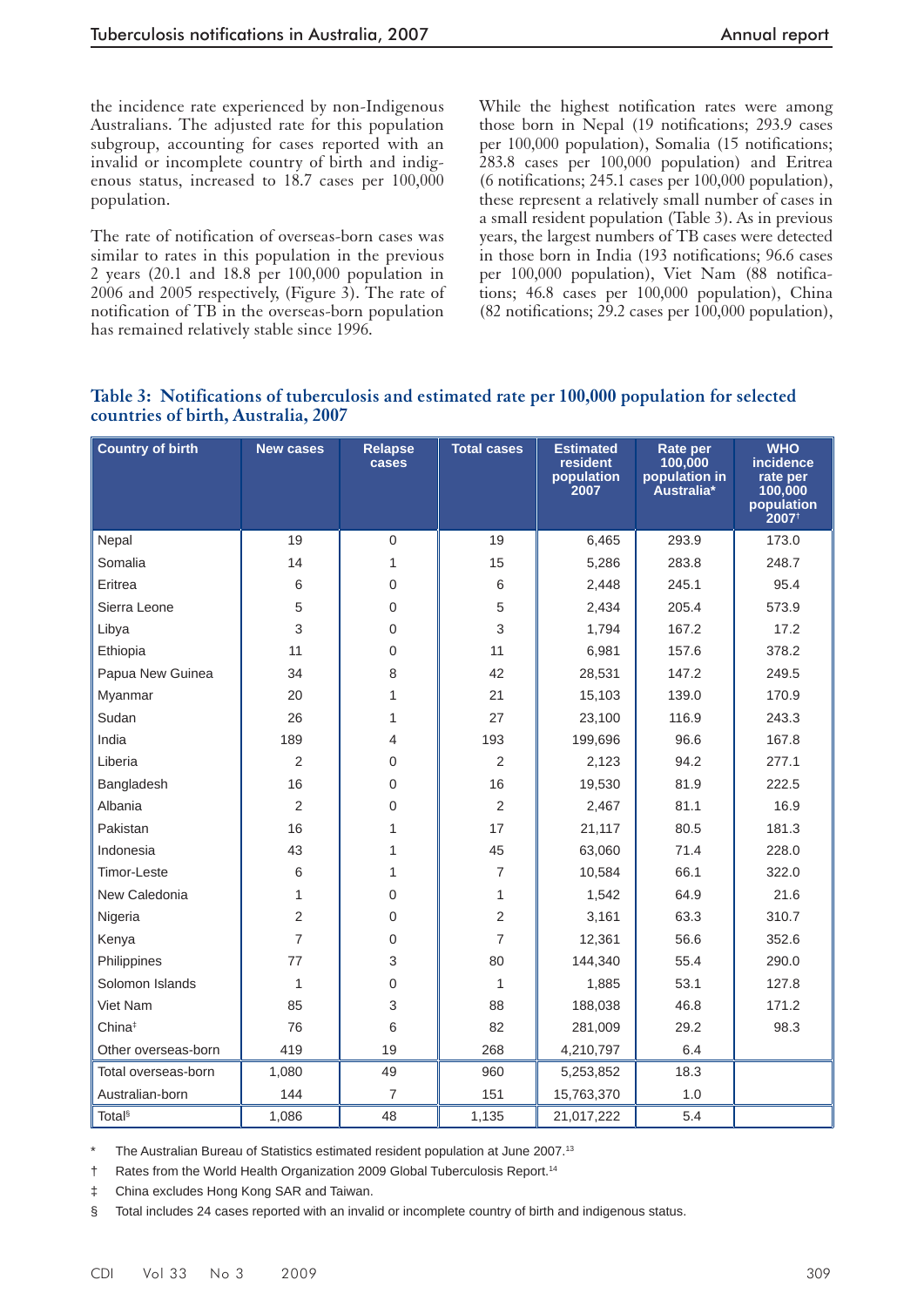the Philippines (80 notifications; 55.4 cases per 100,000 population) and Indonesia (45 notifications; 71.4 cases per 100,000 population).

Data on the year of arrival were available for 935 of the 960 overseas-born cases in 2007. Of the overseasborn cases that were reported with a year of arrival, 29.2% (273 cases) presented within 2 years of arrival in Australia and 80.4% (752 cases) within 20 years of arrival (Figure 4).

#### **Figure 4: Tuberculosis notifications in the overseas-born population, Australia, 2007, by number of years since arrival in Australia**



The Australian immigration status was available for 508 (52.9%) of the 960 overseas-born cases in 2007. The majority of these cases were permanent residents (291 cases, 57.3%), with refugees, overseas visitors and overseas students representing a similar proportion within the subgroup (51 cases, 10.0%; 48 cases, 9.4%; 48 cases, 9.4%, respectively.)

Unauthorised entrants made up 3.9% nationally, with 18 of the 20 cases reported by the Northern Territory. These cases were illegal fisherpersons detained by Australian Customs, diagnosed with TB and commenced on TB treatment. There was a total of 33 notifications of TB in Queensland among Papua New Guinea nationals accessing health care in the Torres Strait Treaty Zone, representing an increase on previous years.

#### **Tuberculosis notifications by age and sex**

Information on the sex and age of TB cases was available for all cases. The male to female ratio in TB notifications was 1:0.8.

One of the most important measures of TB control is the incidence in children aged less than 15 years because these cases represent recent TB infection. TB was notified in 58 children aged less than 15 years in 2007, 5.1% of the total number of notified cases (Table 4). Of these, 20 were Australian-born and 38 were born overseas. Of the 20 Australian-born children, 7 were identified as Indigenous Australians.

The NTAC target performance indicator for rates of TB in children aged less than 15 years is less than 0.1 case per 100,000 population for all groups. The age group-specific notification rate for children under 15 years of age in 2007 was 1.4 cases per 100,000 population (Table 4). The rate was highest in overseas-born children (12.9 cases per 100,000 population), followed by the Indigenous Australian children (3.6 cases per 100,000 population). The notification rate remained low in non-Indigenous children (0.4 cases per 100,000 population, Table 4).

The age group incidence rates for TB in overseasborn, Indigenous Australian and non-Indigenous

| Age group | <b>Indigenous Australians</b> |      | <b>Non-Indigenous</b><br><b>Australians</b> |      | <b>Overseas-born</b> |      | Total*               |      |
|-----------|-------------------------------|------|---------------------------------------------|------|----------------------|------|----------------------|------|
|           | <b>Notifications</b>          | Rate | <b>Notifications</b>                        | Rate | <b>Notifications</b> | Rate | <b>Notifications</b> | Rate |
| $0 - 4$   | 3                             | 4.7  | 9                                           | 0.7  | 4                    | 8.6  | 16                   | 1.2  |
| $5 - 14$  | $\overline{4}$                | 3.1  | 4                                           | 0.2  | 34                   | 13.7 | 42                   | 1.5  |
| Subtotal  |                               | 3.6  | 13                                          | 0.4  | 38                   | 12.9 | 58                   | 1.4  |
| $15 - 24$ | 3                             | 3.0  | 14                                          | 0.6  | 151                  | 27.9 | 173                  | 5.9  |
| $25 - 34$ | 6                             | 8.2  | 9                                           | 0.4  | 295                  | 38.4 | 314                  | 10.8 |
| $35 - 44$ |                               | 10.8 | 6                                           | 0.3  | 138                  | 15.1 | 153                  | 5.0  |
| $45 - 54$ | 5                             | 11.1 | 18                                          | 0.9  | 116                  | 12.4 | 141                  | 4.8  |
| $55 - 64$ | 4                             | 16.6 | 14                                          | 0.9  | 77                   | 9.2  | 99                   | 4.2  |
| $65+$     | 3                             | 18.9 | 42                                          | 2.4  | 145                  | 15.0 | 197                  | 7.1  |

**Table 4: Notifications of tuberculosis and estimated rate per 100,000 population, Australia, 2007, by age group and population subgroup**

Total includes 24 cases reported with an invalid or incomplete country of birth and indigenous status.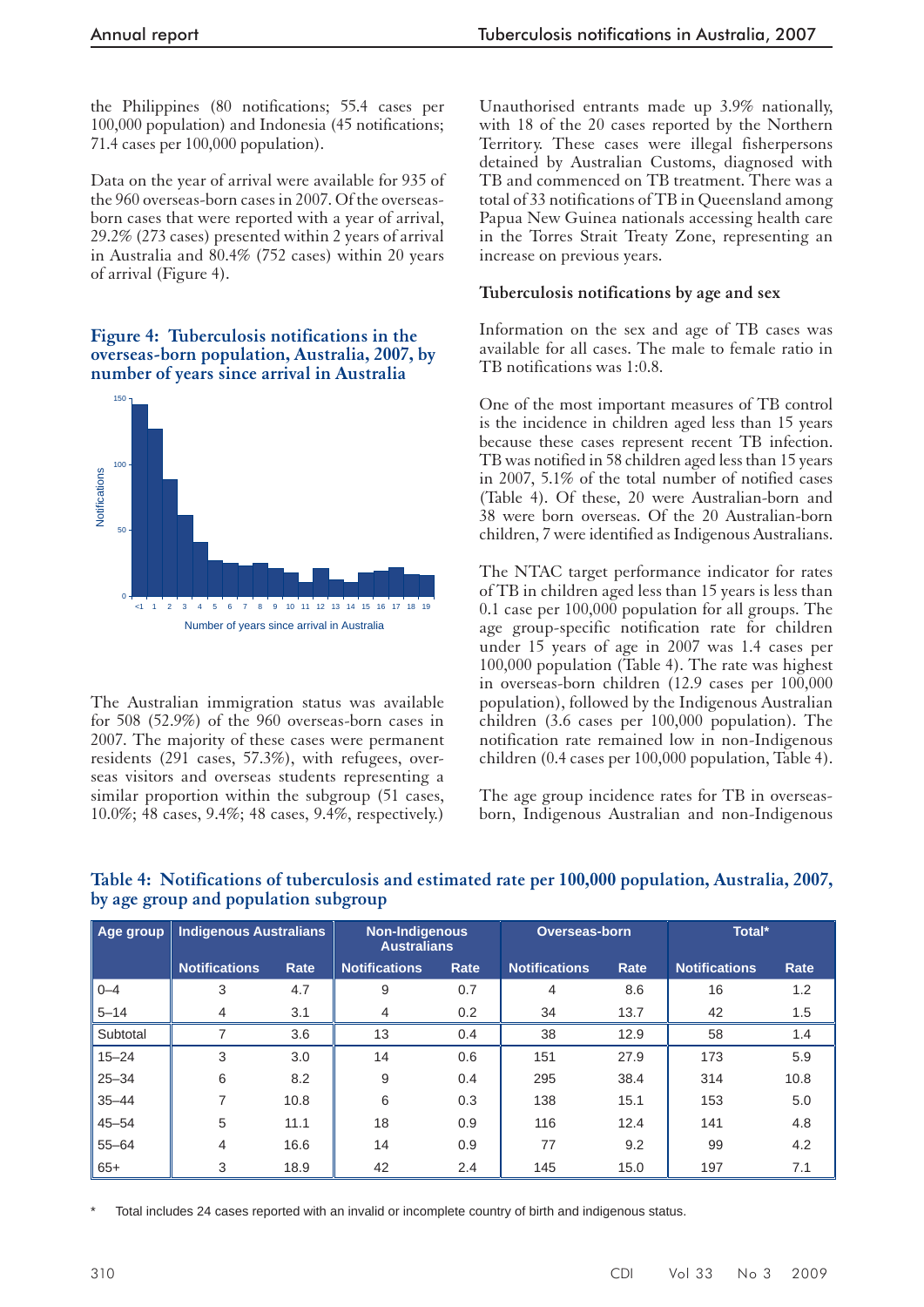Australian populations are shown in Table 4 and Figure 5. TB incidence in the overseas-born population was highest in the 25–34 year age group (295 cases, 38.4 cases per 100,000 population). In the Indigenous Australian and non-Indigenous Australian cases, rates increased throughout adult life with the highest notification rates in the 65 years or over age group (3 cases, 18.9 cases per 100,000 population; 42 cases, 2.4 cases per 100,000 population, respectively).

#### **Tuberculosis and selected risk factors**

Information on risk factors for TB, excluding HIV, is reported in Table 5. One case may report more than one associated risk factor. Information on risk factors for TB, excluding HIV, was reported in 658 (58.0%) of the 1,135 cases.

Of the cases that reported risk factors in 2007, household or other close contact with a TB patient was a common risk factor in all 3 population subgroups (163 total cases). A total of 31 TB cases were reported in people who had previously worked or were currently working in a health care setting, with over 90% of these cases being overseas-born. Past residence of 3 months or longer in duration in a TB high risk country was reported in the majority of cases (481 total cases), including 14 Australian-born cases.

The number of TB cases reported in health care workers has varied between 12 (2005) and 42 (2006) cases per year since 2001 with 31 cases reported in 2007 (Figure 6). Since 2001, the proportion born overseas has varied between 50.0% in 2001 to 93.5% in 2007. At diagnosis, most health care workers were or had been working in the previous 12 months in an Australian health care setting. None of the cases were deemed to have acquired TB in an Australian

#### **Figure 5: Tuberculosis notification rate per 100,000 population, Australia, 2007, by age group and population subgroup**



#### **Figure 6: Tuberculosis notifications reported in health care workers, Australia, 2001 to 2007, by country of birth**



# **Table 5: Notifications of tuberculosis, Australia, 2007, by selected risk factors\*,† and population subgroup**

| Risk factor                                                          | <b>Indigenous</b><br><b>Australians</b><br>notifications | Non-<br><b>Indigenous</b><br><b>Australians</b><br><b>notifications</b> | <b>Overseas-born</b><br>notifications | <b>Total</b><br>notifications <sup>#</sup> |
|----------------------------------------------------------------------|----------------------------------------------------------|-------------------------------------------------------------------------|---------------------------------------|--------------------------------------------|
| Household or other close contact with a TB patient                   | 15                                                       | 22                                                                      | 111                                   | 163                                        |
| Currently or recently resident in correctional facility <sup>§</sup> |                                                          |                                                                         |                                       |                                            |
| Currently or recently residing in aged care facility <sup>§</sup>    |                                                          |                                                                         |                                       |                                            |
| Currently or recently employed in an institution <sup>§</sup>        |                                                          | 6                                                                       | 6                                     | 13                                         |
| Currently or previously employed in health industry <sup>§</sup>     |                                                          |                                                                         | 29                                    | 31                                         |
| Past residence in high risk country                                  |                                                          | 14                                                                      | 465                                   | 481                                        |

Excludes HIV status.

<sup>†</sup> More than 1 risk factor may be reported for each notified case.

‡ Total includes cases reported with risk factor and with an invalid or incomplete country of birth and indigenous status.

§ Within the preceding 5 years.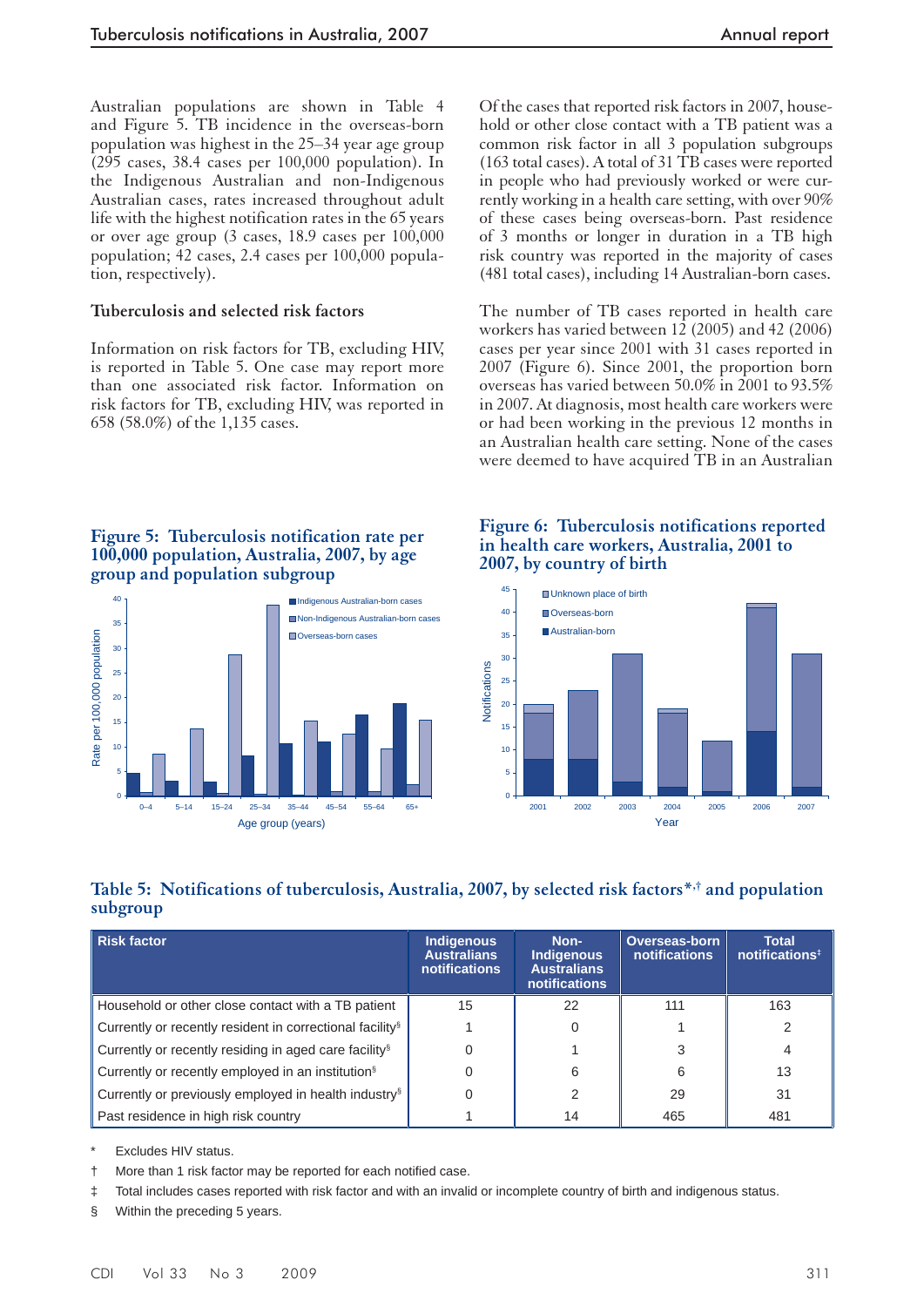health care setting, nor were there any reports of active TB transmission to patients from health care workers in Australia in 2007.

# **Tuberculosis and HIV status**

Information on HIV status was reported in 486 of the 1,135 (42.8 %) cases. Of these cases, 13 were identified with HIV infection at the time of diagnosis (10 Overseas-born, and 3 non-Indigenous). The proportion of cases with HIV status reported increased from 35.2% in 2006 to 42.8% in 2007.

# **Anatomical site of disease**

The anatomical site of TB infection was recorded in all notified cases (Table 6). Pulmonary disease was reported in 694 cases, of which 556 cases were reported as having pulmonary disease only and the remaining 138 cases were reported as having pulmonary disease plus disease at an extrapulmonary site. Extrapulmonary disease only was reported in 441 notifications, with lymph nodes reported as the most frequent extrapulmonary site.

#### **Treatment outcomes of 2006 tuberculosis patient cohort**

Treatment outcome data for all TB cases reported in 2006 were received by August 2009 (Table 7).

Treatment success, including those with bacteriologically confirmed cure and those who completed treatment, was reported in more than 95% of cases with assessable outcomes in the non-Indigenous and overseas-born populations. In contrast, only 83.9% of Indigenous Australian cases were reported with treatment success. There was 1 case of a treatment failure; this was reported in a non-Indigenous case.

# **National Performance Indicators**

Performance criteria for incidence (less than 1 per 100,000 population) were met only for the crude incidence rates in non-Indigenous cases (Table 8). Incidence rates in the age groups under 15 years exceeded the performance criteria (less than 0.1 case per 100,000 population) in all population groups. The completeness of HIV data collection remains well below the goal of 100%, however has improved upon the completeness of HIV data recorded for 2006 notifications. Outcome reporting did not meet the target of 100% for the 2006 patient cohort, with 1.7% of cases with assessable outcomes reported with an unknown outcome. While overall the performance indicator for cases that reported treatment success was met, the performance indicator was not met by the Indigenous Australian subset of the population, with 83.9% of cases reporting treatment success.

# **Discussion**

The annual incidence of reported TB cases has remained reasonably constant in Australia since 1986. In 2007, the crude rate of total cases (including new and relapse cases) was 5.4 cases per 100,000 population. However, the incidence of total cases in the Australian born population continues to show a downward trend with 1 case per 100,000 population observed in 2007. Notifications of TB cases in Australia that were overseas-born comprised 86.4% of all notified cases in 2007 (Table 3), with over one-quarter of these having lived in Australia for 2 years or less. Thus, most TB cases currently seen in Australia arise from transmission overseas or transmission in Australia within the overseasborn population. Currently, molecular typing of TB isolates is carried out in various Australian jurisdictions by the Mycobacterial Reference Laboratory Network. Such testing should provide data to support whether the transmission within overseas-born populations is occurring within Australia or not.

Among Australian-born populations, much disparity still exists between Indigenous and non-Indigenous Australians, with crude rates of TB in Indigenous Australians being more than 7 times that of non-Indigenous Australians in 2007 (Table 2). Table 4 shows that the difference in younger age groups is much greater than this, suggesting that age-adjusted rates would show that the disparity is much greater than suggested by crude rates. Variations in rates between jurisdictions may reflect differences in the proportion of migrants in the population or, in the case of the Northern Territory, the proportion of Indigenous Australians in the population. However, in the case of the Northern Territory, rates among non-Indigenous Australians are higher than in other states (Table 2).

While it is felt that TB transmission is rare in Australian-born people generally, we suggest that transmission is still a problem among the Australian Indigenous community. This ongoing transmission could then explain the higher rate among non-Indigenous Australians in an Australian jurisdiction with the highest proportional population of Indigenous people. Molecular studies in the future will allow greater elucidation of this. However, the Queensland TB Control Centre (QTBCC) has noted that the incidence of TB among non-Indigenous Australians in Far North Queensland (where there is again a relatively high proportion of Indigenous Australians) is higher than in those from other areas of the State (QTBCC, personal communication). The large variation of TB in Indigenous Australians throughout Australia (Table 2) reflects both the low numbers of Indigenous people and the fact that incidence seems to occur within various community groups and is subject to case-finding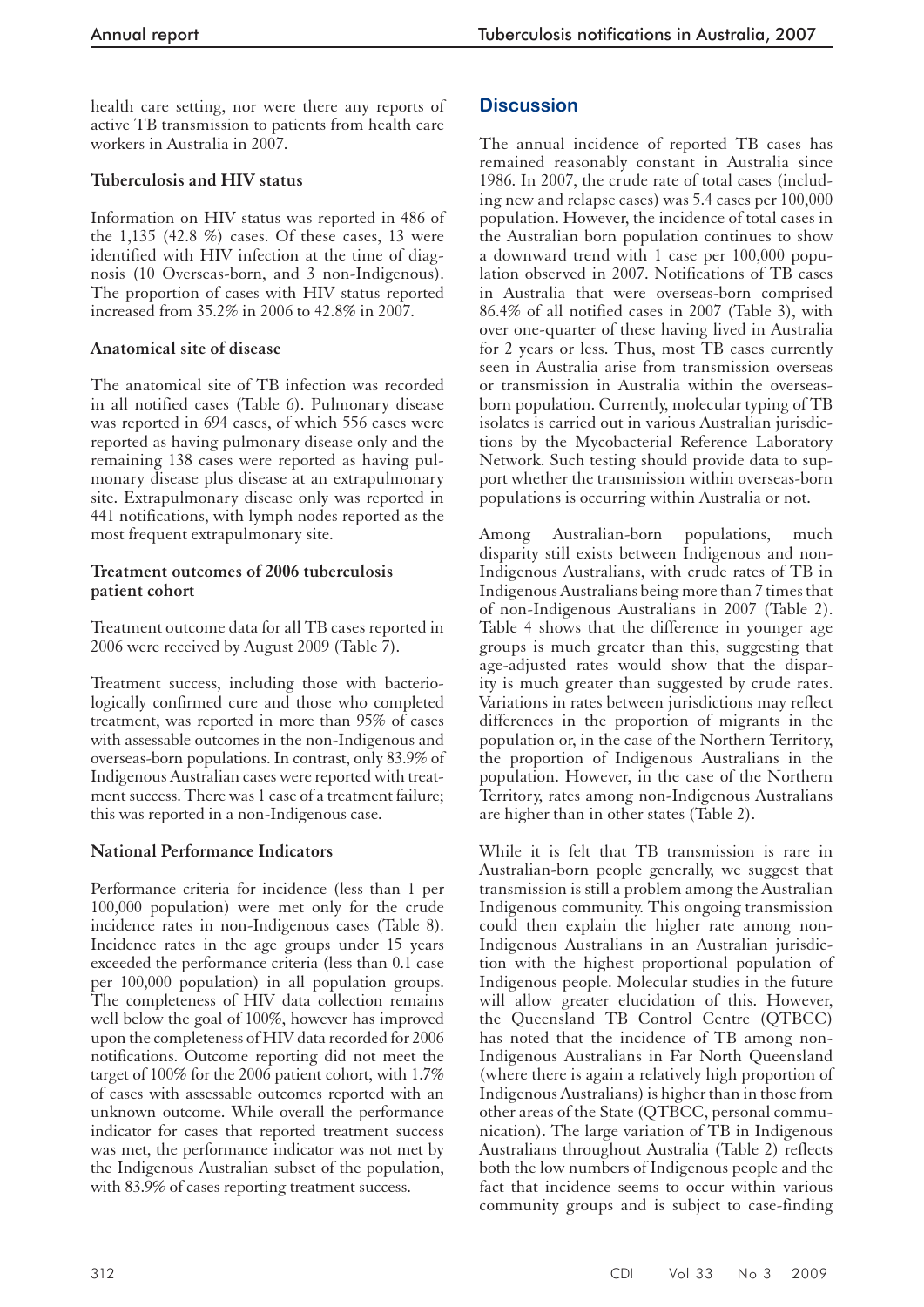| <b>Site</b>                | <b>New cases</b> | <b>Relapse cases</b> | <b>Total cases</b> | Per cent of total<br>cases |
|----------------------------|------------------|----------------------|--------------------|----------------------------|
| Total pulmonary disease    | 656              | 37                   | 694                | 61.1                       |
| Pulmonary only             | 530              | 25                   | 556                | 49.0                       |
| Pulmonary plus other sites | 126              | 12                   | 138                | 12.2                       |
| Extrapulmonary only*       | 430              | 11                   | 441                | 38.9                       |
| Pleural                    | 58               | 2                    | 60                 | 5.3                        |
| Lymph nodes                | 130              | 3                    | 133                | 11.7                       |
| Bone/joint                 | 31               | 2                    | 33                 | 2.9                        |
| Genito/urinary             | 20               | 0                    | 20                 | 1.8                        |
| Milliary                   | $\overline{2}$   | $\Omega$             | $\overline{2}$     | 0.2                        |
| Meningeal                  | 12               | $\Omega$             | 12                 | 1.1                        |
| Peritoneal                 | 3                | $\Omega$             | 3                  | 0.3                        |
| Other                      | 51               | 2                    | 53                 | 4.7                        |

# **Table 6: New and relapsed cases of tuberculosis, Australia, 2007, by site of disease**

Extrapulmonary only' includes 153 cases reported without an extrapulmonary site further categorised. More than 1 extrapulmonary site may be reported for each notified case.

# **Table 7: Notifications of tuberculosis, Australia, 2006, by population subgroup and treatment outcomes**

|                                            | Indigenous<br><b>Australians</b> |                             |                | <b>Non-Indigenous</b><br><b>Australians</b> |              | Overseas-born               |              | <b>Total cases</b>          |  |
|--------------------------------------------|----------------------------------|-----------------------------|----------------|---------------------------------------------|--------------|-----------------------------|--------------|-----------------------------|--|
|                                            | <b>Cases</b>                     | $\frac{9}{6}$<br>assessable | <b>Cases</b>   | $\frac{9}{6}$<br>assessable                 | <b>Cases</b> | $\frac{9}{6}$<br>assessable | <b>Cases</b> | $\frac{9}{6}$<br>assessable |  |
| <b>Assessable outcomes</b>                 |                                  |                             |                |                                             |              |                             |              |                             |  |
| <b>Treatment success</b>                   | 26                               | 83.9                        | 119            | 96.7                                        | 854          | 95.4                        | 999          | 95.2                        |  |
| Cured<br>(bacteriologically<br>confirmed)* | 13                               | 41.9                        | 13             | 10.8                                        | 39           | 4.3                         | 65           | 6.2                         |  |
| Completed treatment <sup>†</sup>           | 13                               | 41.9                        | 105            | 85.9                                        | 816          | 91.1                        | 934          | 89.0                        |  |
| Interrupted treatment <sup>#</sup>         | $\Omega$                         | 0.0                         | $\Omega$       | 0.0                                         | $\Omega$     | 0.0                         | $\Omega$     | 0.0                         |  |
| Died of tuberculosis <sup>§</sup>          | 2                                | 6.5                         | 2              | 1.6                                         | 10           | 1.1                         | 14           | 1.3                         |  |
| <b>Defaulted</b> <sup>II</sup>             | $\Omega$                         | 0.0                         | 1              | 0.8                                         | 16           | 1.8                         | 17           | 1.6                         |  |
| Failure <sup>®</sup>                       | $\Omega$                         | 0.0                         | 1              | 0.8                                         | $\Omega$     | 0.0                         | 1            | 0.1                         |  |
| Not followed up, outcome<br>unknown        | 3                                | 9.7                         | $\Omega$       | 0.0                                         | 15           | 1.7                         | 18           | 1.7                         |  |
| Total assessable                           | 31                               | 100.0                       | 123            | 100.0                                       | 895          | 100.0                       | 1,049        | 100.0                       |  |
| Non-assessable outcomes                    |                                  |                             |                |                                             |              |                             |              |                             |  |
| Transferred out of<br><b>Australia</b> §   | 0                                | 0.0                         | 1              | 0.7                                         | 77           | 7.5                         | 78           | 6.5                         |  |
| Died of other causes <sup>§</sup>          | 2                                | 6.1                         | 14             | 9.9                                         | 43           | 4.2                         | 59           | 4.9                         |  |
| Still under treatment                      | $\Omega$                         | 0.0                         | $\overline{4}$ | 2.8                                         | 5            | 0.5                         | 9            | 0.8                         |  |
| Total                                      | 33                               |                             | 142            |                                             | 1,020        |                             | 1,195        |                             |  |

\* Cured is defined as the bacteriologically confirmed cure of smear or culture positive pulmonary cases.

† 80% of standard regimen completed.

‡ Interrupted treatment means treatment interrupted for two months or more but completed.

§ During treatment phase.

|| Defaulted means failed to complete treatment.

¶ Failed means treatment completed but failed to be cured.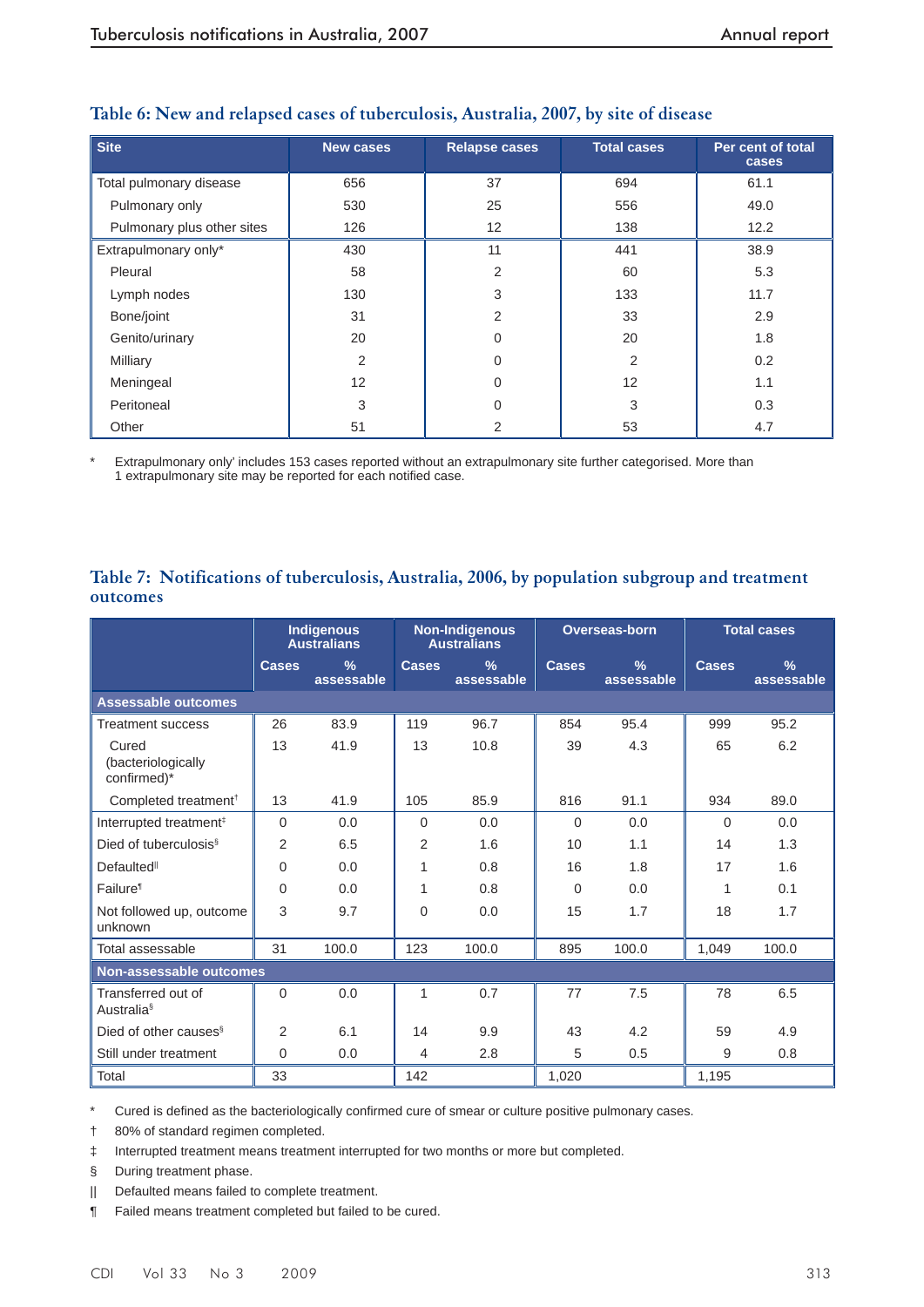| National tuberculosis performance indicator                                     | <b>Performance</b><br>criteria | 2006+ | 2007       |
|---------------------------------------------------------------------------------|--------------------------------|-------|------------|
| Annual incidence of TB (cases per 100,000 population)                           |                                |       |            |
| <b>Crude incidence</b>                                                          |                                |       |            |
| <b>Indigenous Australians</b>                                                   | $<$ 1                          | 6.8   | 6.6        |
| Non-Indigenous persons                                                          | $<$ 1                          | 0.9   | 0.9        |
| Overseas-born persons                                                           | $\star$                        | 20.1  | 18.3       |
| Relapse cases initially treated in Australia                                    | <2% treated<br>cases           | 0.9%  | 0.8%       |
| Incidence in children <15 years, by risk group (per 100,000 population)         |                                |       |            |
| Indigenous children                                                             | < 0.1                          | 1.7   | 3.6        |
| Non-Indigenous children                                                         | < 0.1                          | 0.5   | 0.4        |
| Overseas-born children                                                          | ÷                              | 19.8  | 12.9       |
| Collection of HIV status in tuberculosis cases (% of cases with data collected) | 100%                           | 35%   | 43%        |
| Treatment outcome measures (%)                                                  |                                |       |            |
| Cases evaluated for outcomes                                                    | 100%                           | 98.3% | <b>TBA</b> |
| Cases that have treatment completed and are cured                               | $>90\%$                        | 95.2% | <b>TBA</b> |
| Cases recorded as treatment failures                                            | <2%                            | 0.1   | <b>TBA</b> |

#### **Table 8: National tuberculosis performance indicators, performance criteria and the current status of tuberculosis, Australia, 2006 and 2007**

Performance criteria currently under review.

† Evaluation of outcomes of 2006 patient cohort re-assessed in August 2009

TBA To be assessed: 2007 patient cohort outcomes to be reported in 2008 annual report.

activities. Ongoing molecular typing will help elucidate these issues as well as explore further the reason for increasing rates in Queensland and Victoria over the last 10 years. Victoria has a high migrant intake (as does New South Wales) while Queensland has had increasing numbers reported among people from PNG over the last 10 years. $1,15$ 

As in previous reports, the data show that most TB in Australia occurs in migrants. Table 3 is useful in identifying the source countries for many of these migrants and can be useful for informing health services about risk groups for TB. However, the estimates of rates are biased by the fact that temporary visitors are included among the cases but are not necessarily enumerated within the base population. Nevertheless, it is important to recognise that migrants from high incidence TB countries will be a source of reactivation of TB as they age and develop other medical conditions that increase the risk for reactivation. It is important that health services remain alert to this possibility now that TB has become rare even in the oldest non-Indigenous people (Table 4) and thus rarely encountered as a cause of morbidity among the aged by the general medical workforce.

It is important that good centralised reporting of TB continues for Australia to identify populations at risk and to detect promptly any reversal in trends in TB incidence. This is particularly important as the

full impact of poor TB control often emerges only after many years of neglect when reversal of trends can become costly. Due to the low rates of TB in Australia, important risk groups for TB are often overlooked because of the perception that latent infection and newly acquired TB infection are rare in the community at large. However, this can lead to unwarranted complacency and failure to recognise risk for those populations with higher rates of TB (overseas-born and Indigenous Australians). In this respect, it is unfortunate that HIV infection status is still being reported for only a small percentage of TB cases, despite the aims of the NTAC to achieve 100% reporting for many years. There is a need to explore other avenues for achieving greater compliance, for example, initiating HIV testing by TB control unit clinical staff after TB has been notified or increasing reminders to clinicians managing TB about the need for HIV data. It is also possible that the reported data are under-reporting the true extent of HIV testing if the test results are only available after the collection of data or if the data collection process initiates testing for HIV after data have been provided. Such information could be better elucidated without the barriers of the administrative and political constraints to linking data in a manner that protects individual confidentiality.

Unfortunately, data on bacteriology and drug resistance testing are provided separately at the national level. It is planned that these databases will be